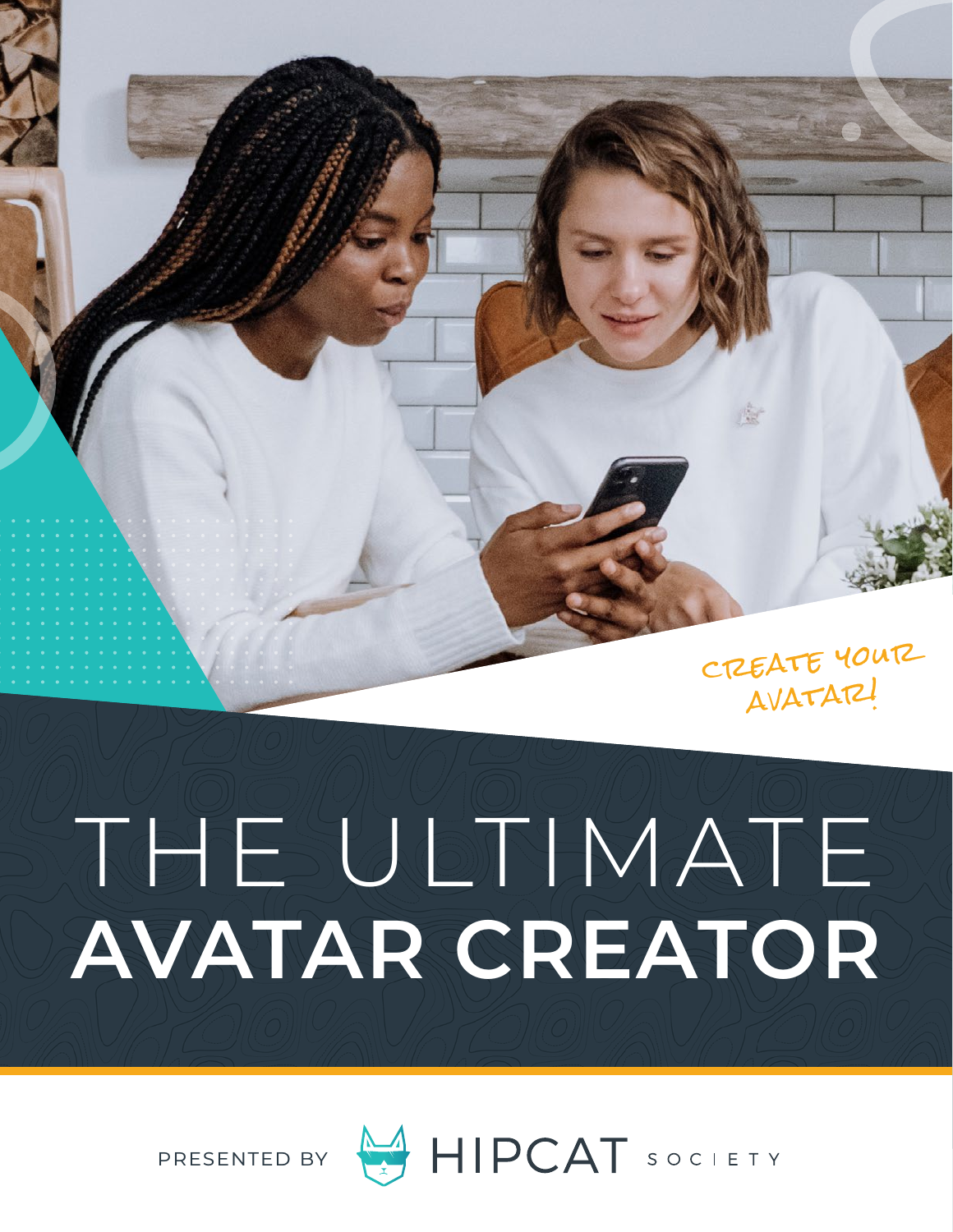# THE ULTIMATE **AVATAR CREATOR**

You've probably heard the word "funnel" before, and there's a good reason for it.

Building a funnel is the key to a successful campaign. Not only for your social media campaigns but all your marketing campaigns.

It's about targeting the right people with the right content to convert the people who're unaware of your brand into raving superfans.

An onslaught of marketing messages reach people every day, so you need to make sure you stand out from all that noise.

Let's start with the basics. A funnel looks like an upside-down pyramid with multiple layers. There are many different funnels, but we're going to use a three-layered funnel.



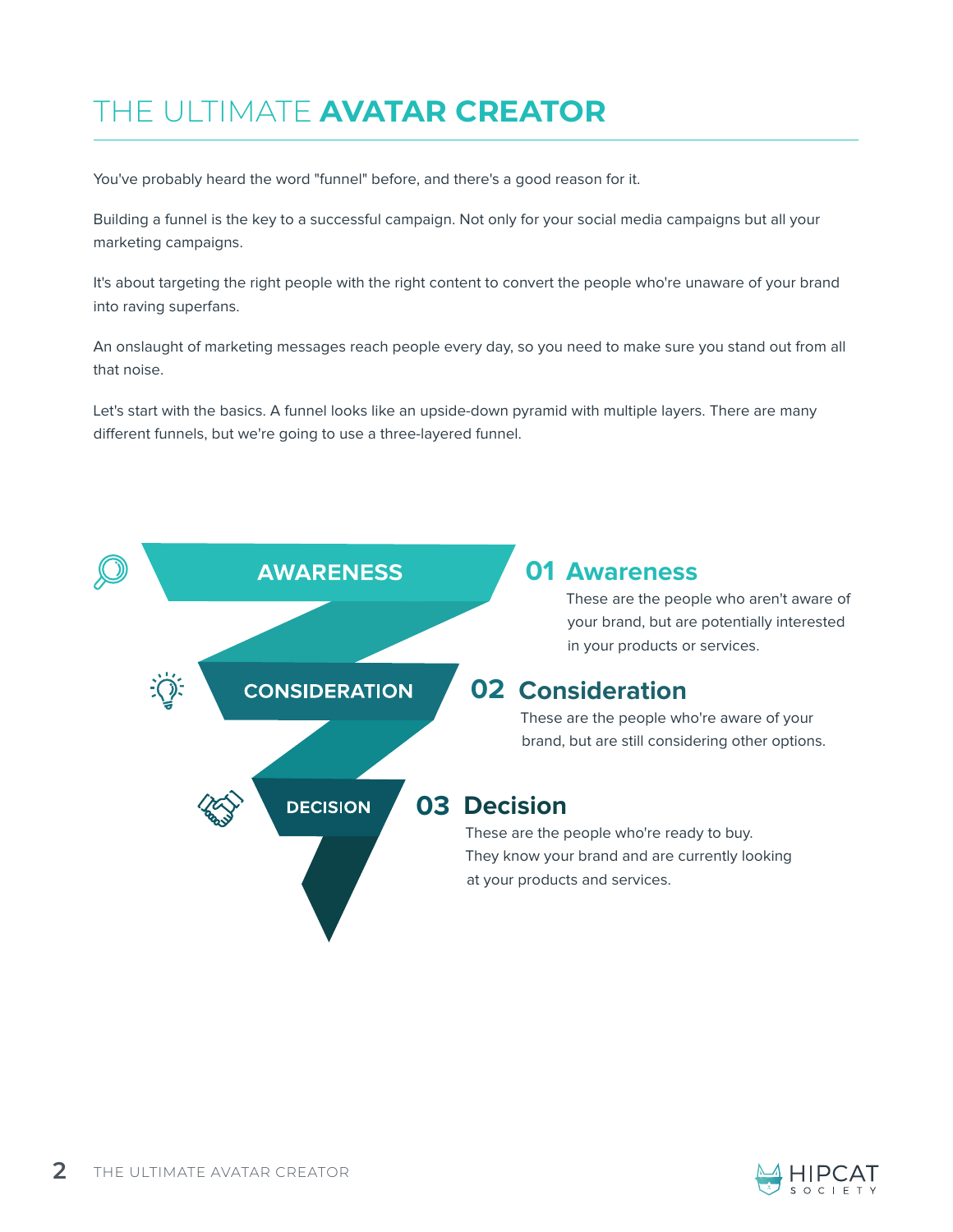# **HOW DOES A FUNNEL WORK?**

Looking at the shape of a funnel, you may have guessed it has something to do with volume. You're right about that, and it's one of the most important things to know:

- The top layer of people is the largest group. They could be anyone in the world.
- The middle layer is where people start to evaluate brands and options. You're on their radar!
- The bottom layer is the smallest group with the largest conversion rates. These people have their wallets out and are ready for you!

The key to a successful funnel is creating avatars. Avatars are the building blocks of your funnel. You're going to want to create an avatar (or avatars) for every layer in your advertising funnel.

 $\textbf{TP}$  3-4 avatars typically account for 90% of a company's sales.

What's an avatar? An avatar is a fake person who has the personality, goals, and lifestyle your dream customer would have. For example, an avatar could be a pregnant woman aged 35 who's living in NYC and wants to buy baby clothes. The more detailed and accurate you can be - the better your chances of finding them.

The goal here is to match what you're trying to tell your audience with what they want to hear in a split second.

So, let's get to know them!

79% of customers are more loyal to a brand who understands them. t ip

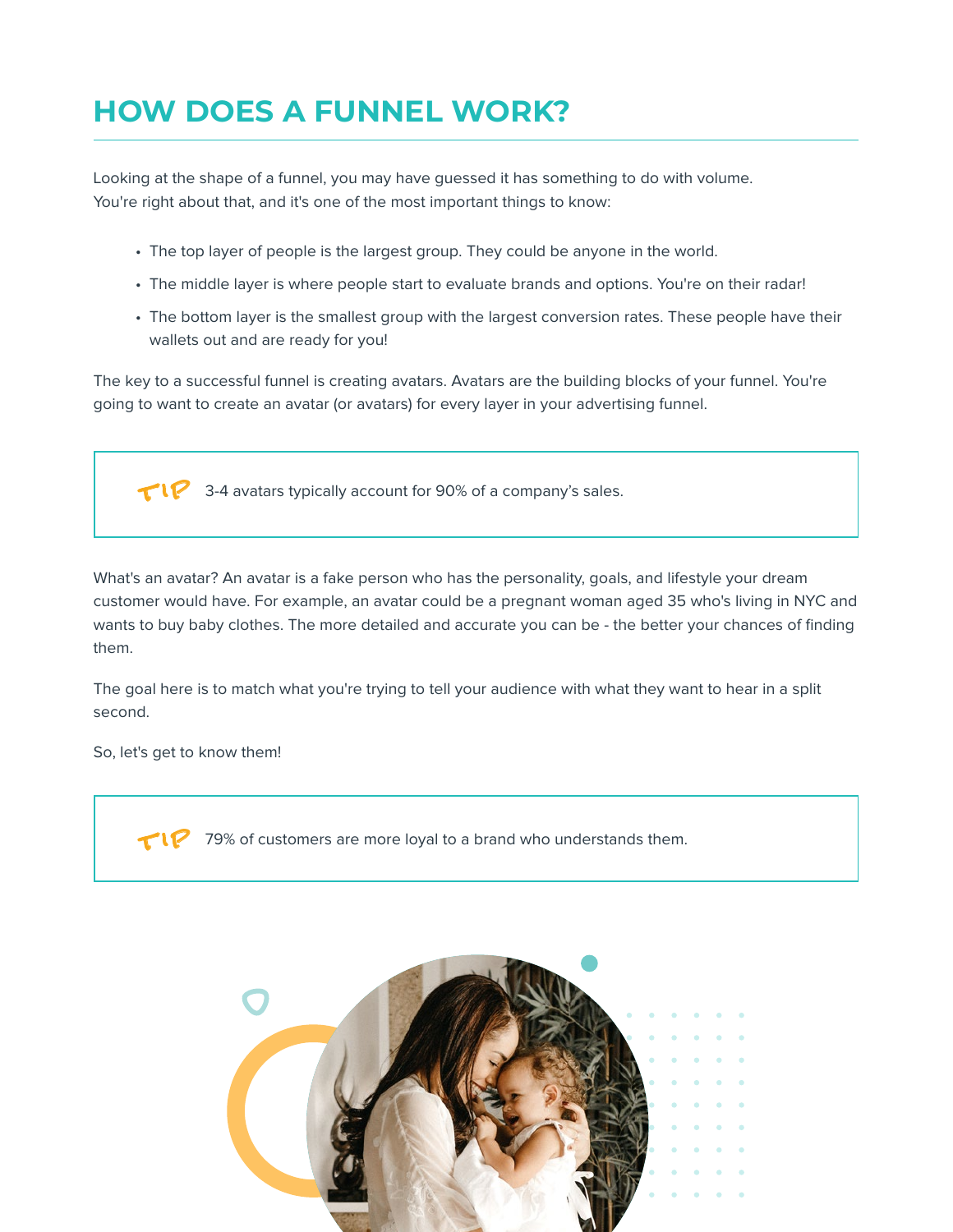## **HOW TO CREATE** YOUR AVATAR

Answer the following questions about your dream customer. Be as detailed as possible!

 $\mathcal{N}$   $\sigma$   $\mathcal{F}$  We've used "her" in the questions below, but the same principles apply if your ideal customer is a "him" ideal customer is a "him."

| <b>Demographics</b> |  |  |  |
|---------------------|--|--|--|
|                     |  |  |  |

1. What gender?

 $\bullet$ 

 $\ddot{\phantom{a}}$  $\bullet$ 

 $\bullet$  $\bullet$  $\bullet$  $\bullet$ 

2. How old is she?

3. Where does she live?

#### **Background**

1. What's her job?

2. Is she married or single?

3. Does she have kids?

4. Is she starting her career or already in upper management?

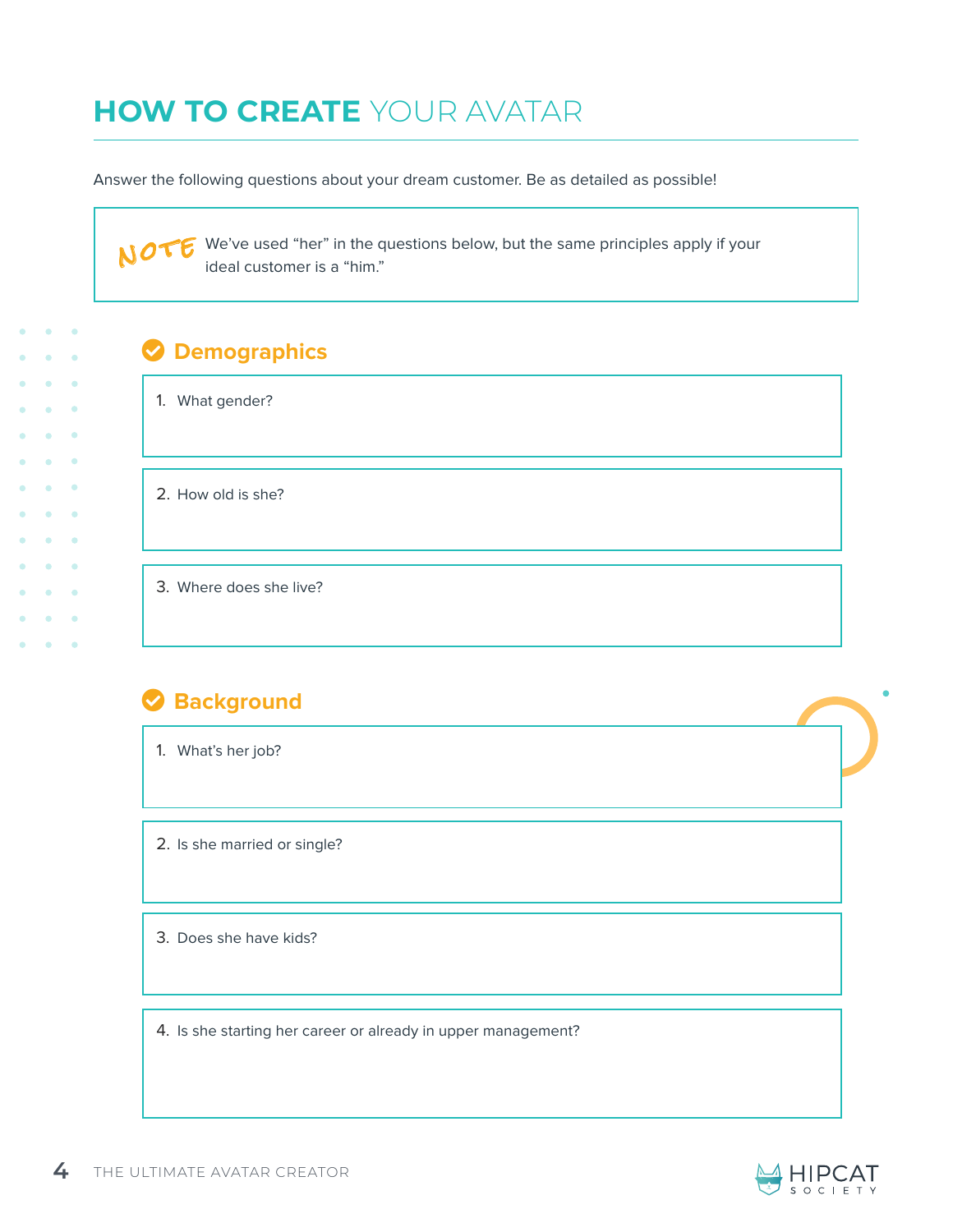

1. What does she do for fun?

2. What are her values and worldviews?

3. Where does she hang out (both physically + digitally)?

## **Buying Behavior**

1. Is she researching products or ready to buy?

2. Will she buy directly from your Instagram or Facebook page?

3. Do you need to send her to a landing page?

4. Is she the final decision maker when it comes to purchasing?



 $\bullet$ 

 $\blacksquare$  $\bullet$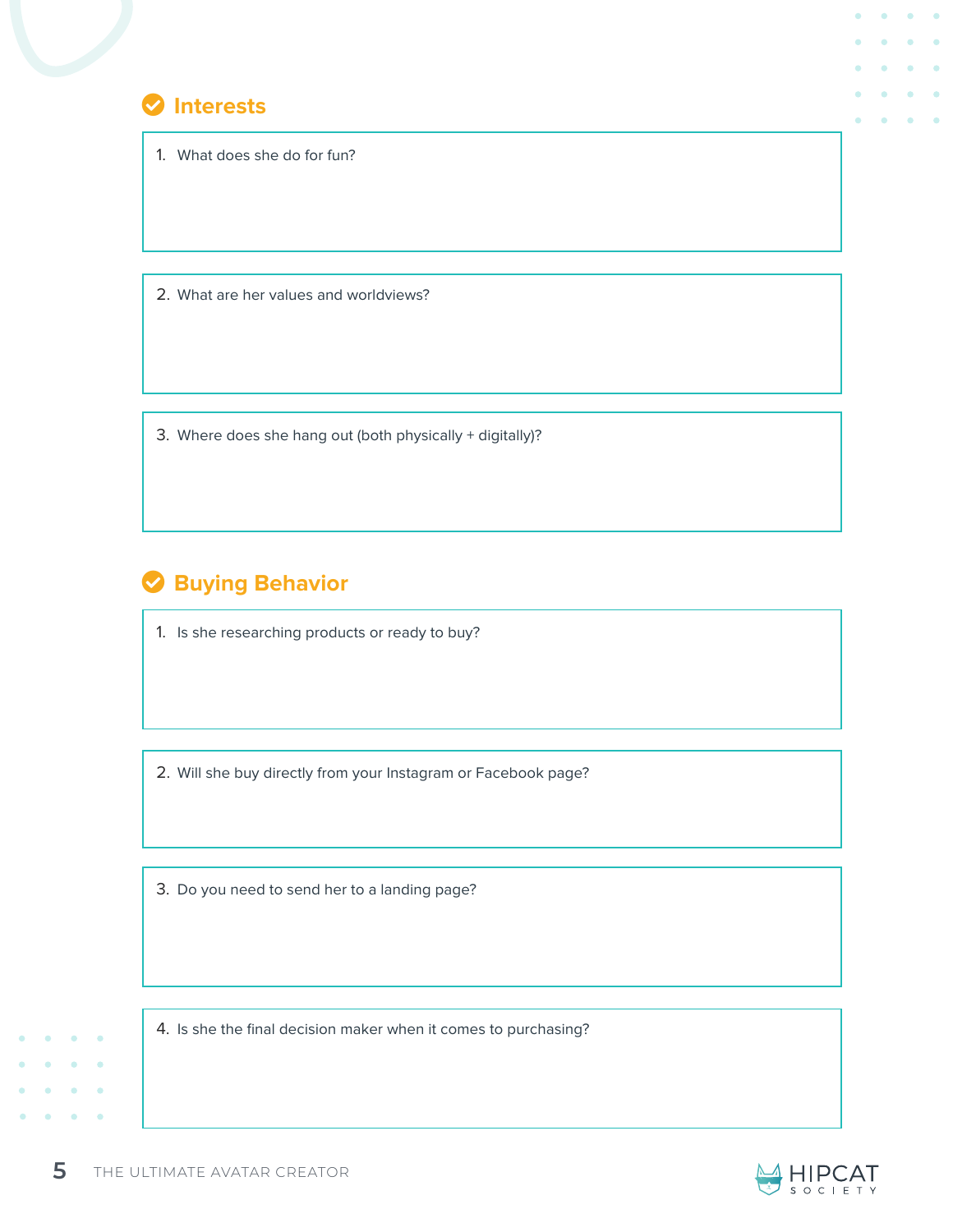#### **Spending Power**

1. How much disposable income does she have?

2. Is this a major purchase?

3. How much time will she need to mull it over before deciding to buy?

#### **Challenges**

 $\bullet$ 

 $\bullet$  $\sim$  $\bullet$  $\ddot{\phantom{a}}$ 

 $\bullet$  $\ddot{\phantom{a}}$  $\bullet$  $\bullet$ 

 $\blacksquare$  $\bullet$ 

 $\bullet$  $\bullet$ 

 $\mathbf{a} = \mathbf{a} + \mathbf{a}$  $\bullet \qquad \bullet \qquad \bullet$ 

> $\bullet$  $\bullet$

 $\bullet$ 

 $\bullet$  $\bullet$  $\bullet$  1. What are her pain points?

2. What gives her night sweats?

3. What problems are you solving?

4. What objections might she have before buying?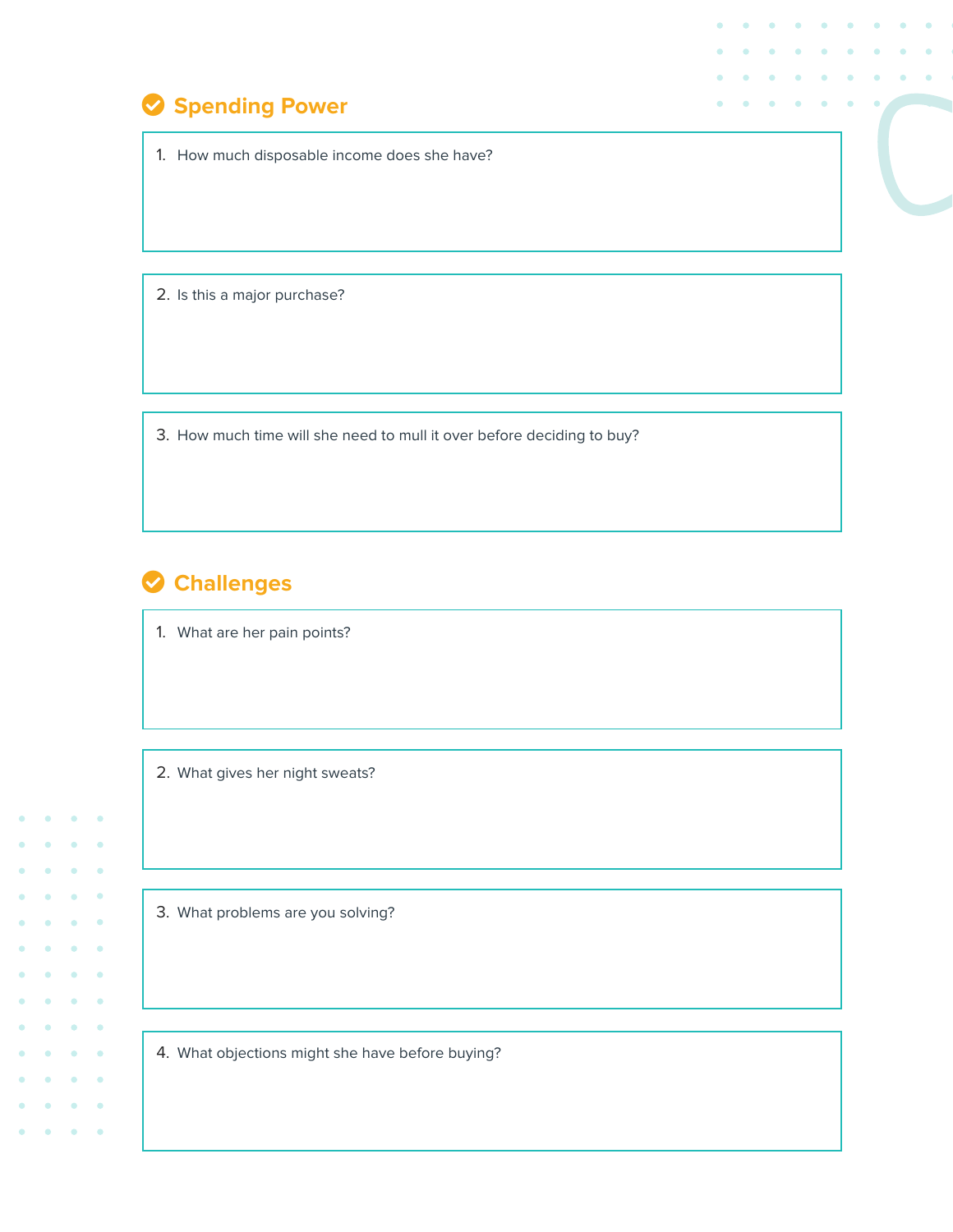

1. What does she REALLY want?

2. Where does she see herself in 5 years?

3. What lights her up?

4. What pisses her off?



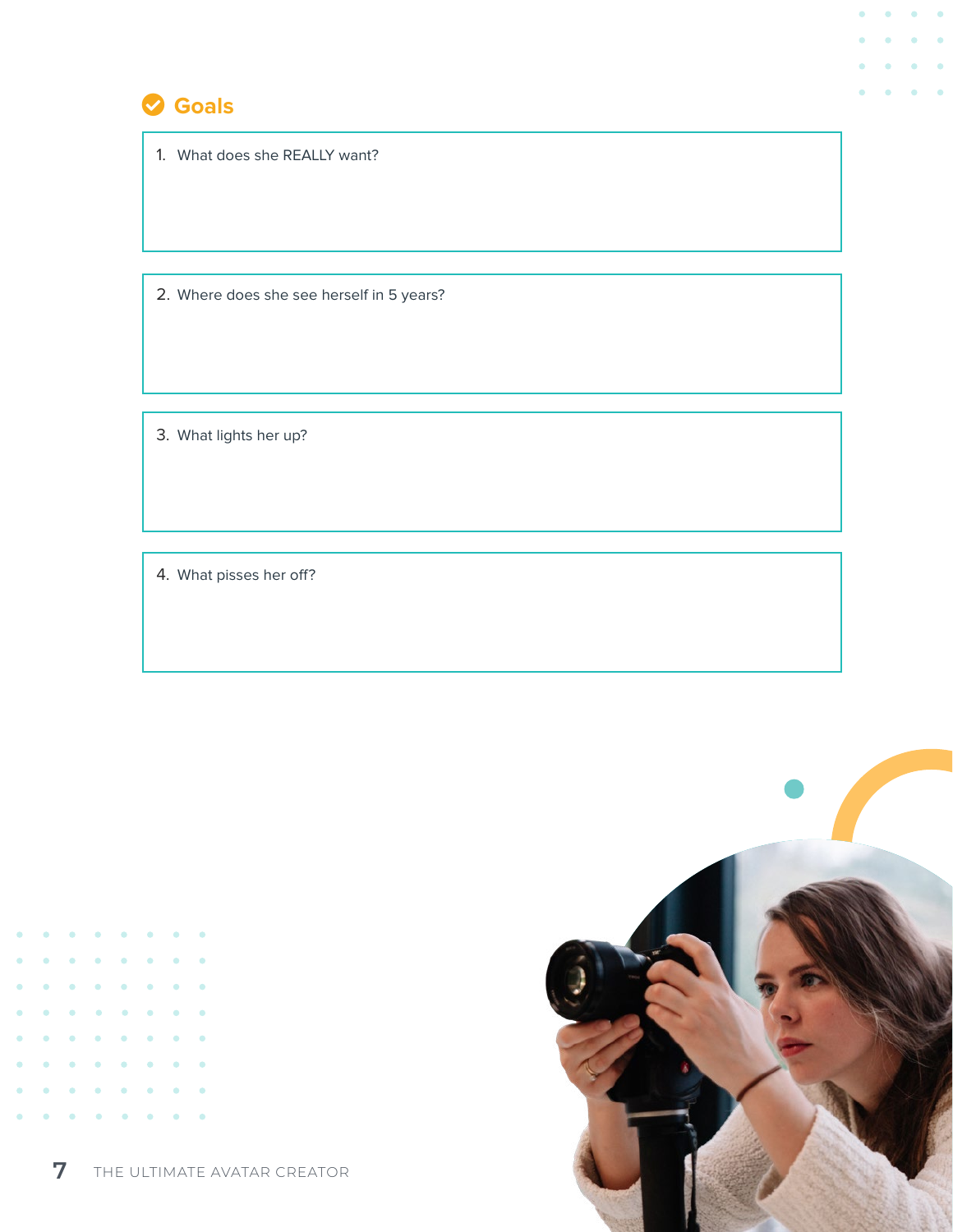

1. What Facebook Groups is she involved with?

2. What influencers does she follow?

3. What other brands does she engage with?

## **C** Lifestyle

- 1. What recent events has she attended?
- 2. Has she undergone any major life changes recently? Did she just buy a house? Get married? Move to a new town?

 $\blacksquare$  $\bullet$ 

 $\sim$  $\sim$  $\ddot{\phantom{a}}$